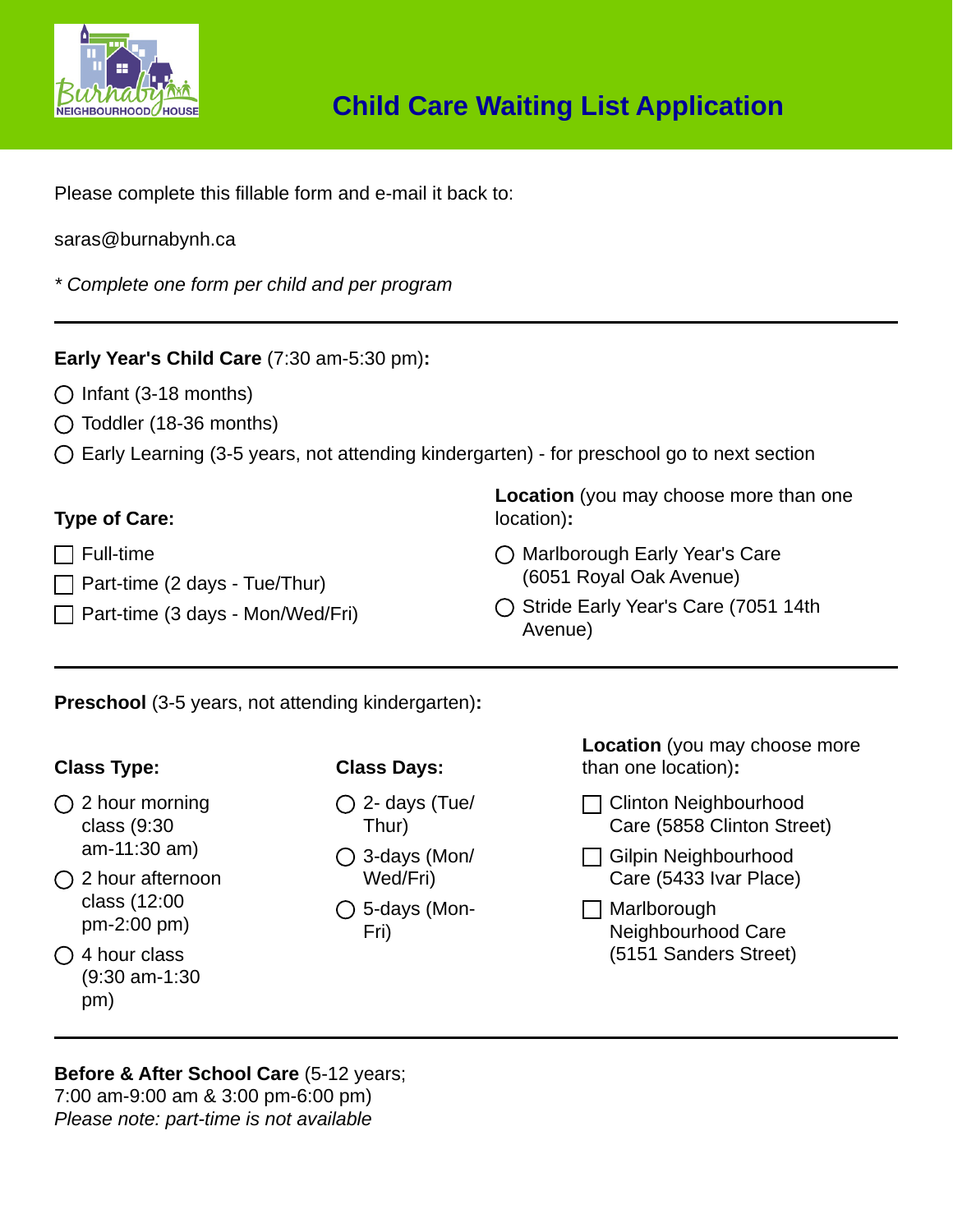**Location** (one choice only)**:**

- Clinton Neighbourhood Care (5858 Clinton Street) services Clinton, Glenwood, Nelson Elementary Schools
- Douglas Road Neighbourhood Care (4861 Canada Way) services Douglas Road Elementary School
- Gilpin Neighbourhood Care (5433 Ivar Place) services Gilpin Elementary School
- Lochdale Neighbourhood Care (6990 Aubrey Street) services Lochdale Community **School**
- Marlborough Neighbourhood Care (5151 Sanders Street) services Marlborough Elementary School
- Maywood Neighbourhood Care (4567 Imperial Street) services Maywood Community **School**
- ◯ Stride Avenue Neighbourhood Care (7014 Stride Avenue) services Taylor Park Elementary School, Stride Avenue Community School
- ◯ Suncrest Neighbourhood Care (3883 Rumble Street) services Suncrest Elementary **School**
- Twelfth Avenue Neighbourhood Care (7622 12th Avenue) services Twelfth Avenue Elementary School

#### **What Elementary School will your child be attending?**

**For before and after school care what grade will your child be in?**

## **Desired start date (mm/dd/yyyy):**

**Child's Legal Name Child's Birthdate (mm/dd/yyyy)**

## **Parent's Name Phone Number**

**E-mail address**

#### **Does your child currently attend a BNH child care program?**

## **If yes which program?**

 $\bigcirc$  No

◯ Yes